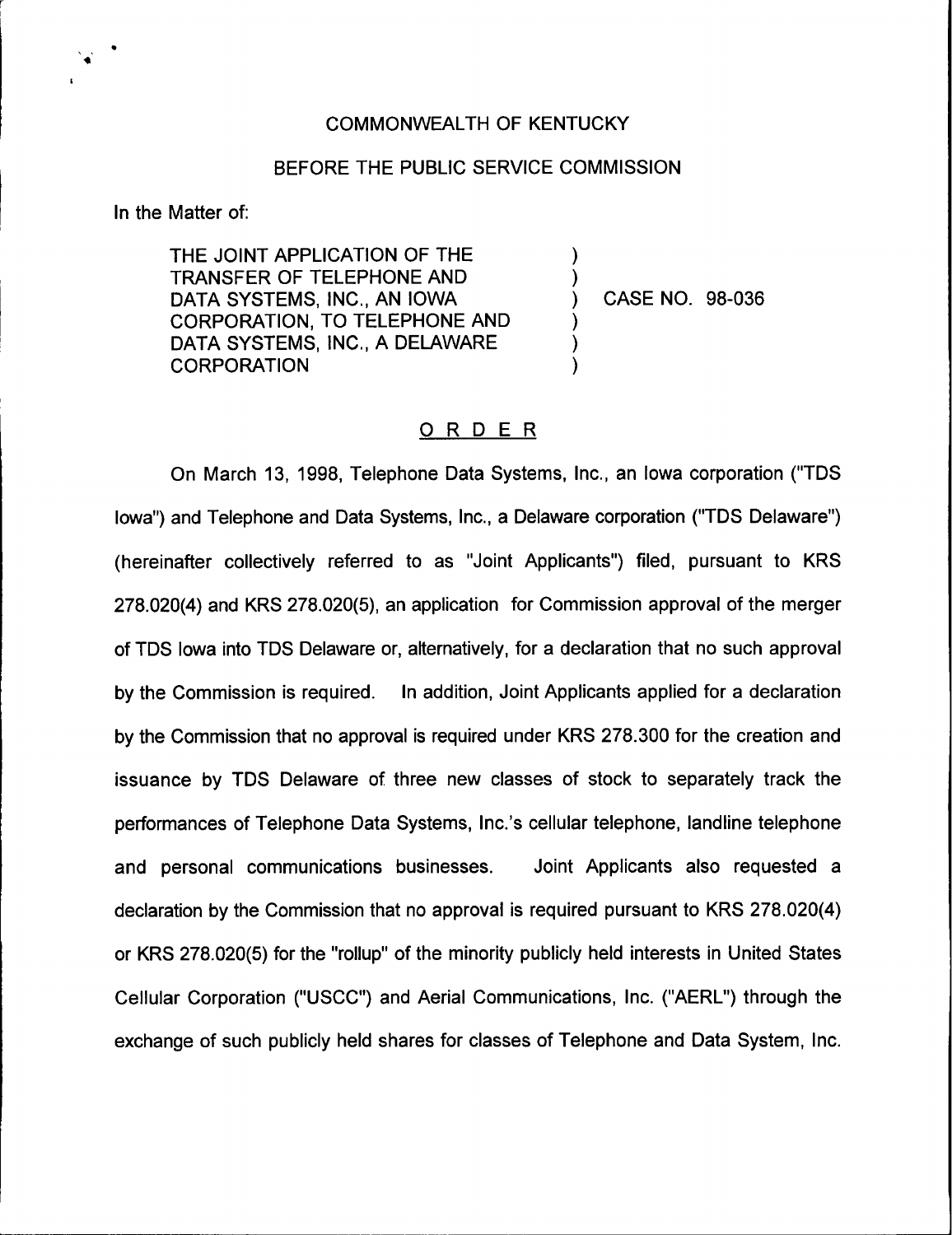common stock. Having considered the evidence of record and being otherwise sufficiently advised, the Commission finds that:

 $1.$ Pursuant to a deficiency letter from the Commission on March 6, 1998, the Joint Applicants filed with the Commission the Agreement and Plan of Merger entered into by the parties on March 6, 1998 and requested that the Commission grant deviation from the Commission's rules pursuant to 807 KAR 5:001, Section 14 and treat the Joint Application as having been properly filed no later than February 3, 1998, without the Agreement and Plan of Merger. The motion should be denied. The requested deviation is inappropriate because review of the terms of the transaction is integral to the processing of an application to transfer a utility.

2. TDS Iowa is a corporation organized under the laws of the State of Iowa. TDS Iowa owns subsidiaries that provide local exchange service within the jurisdiction of this Commission. These subsidiaries are Leslie County Telephone Company, Lewisport Telephone Company and Salem Telephone Company. In addition, TDS Iowa is a majority owner of USCC and AERL. USCC previously provided services in Kentucky. However, neither USCC nor AERL currently provides service in this Commonwealth.

3. TDS Delaware is a corporation organized under the laws of the State of Delaware and is a wholly owned subsidiary of TDS Iowa. TDS Delaware was organized for the sole purpose of effecting the reincorporation of TDS Iowa as a Delaware corporation.

-2-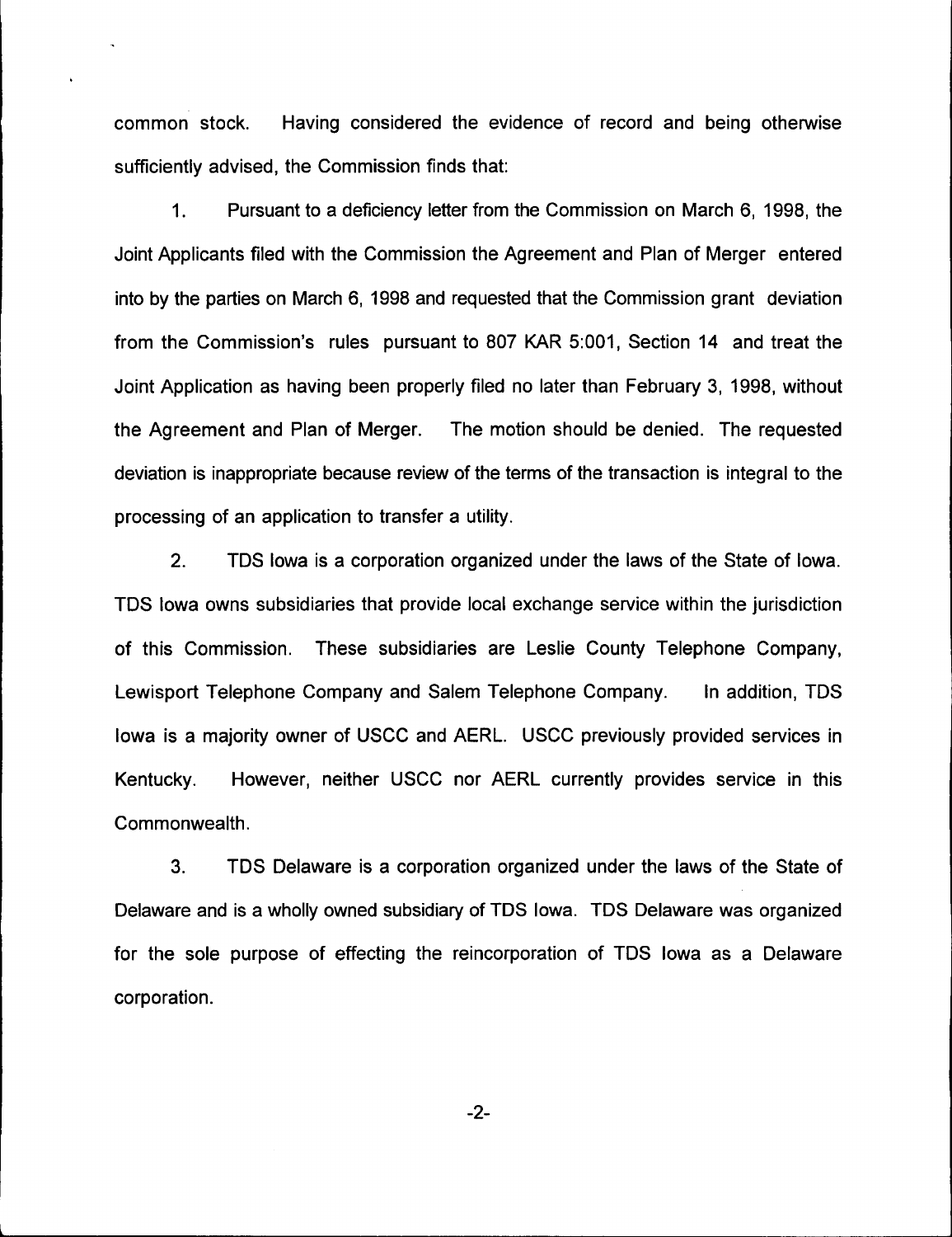4. At the effective time of the merger, the separate existence of TDS iowa will cease and TDS Delaware, as the surviving corporation, will succeed to the business, properties, assets and liabilities of TDS iowa and TDS Delaware.

5. The Joint Applicants state that this merger will have no impact on the quality of service currently provided to the subscribers of Leslie County Telephone Company, Lewisport Telephone Company and Salem Telephone Company; nor will it change the day-to-day management or operation of these jurisdictional utilities.

6. Joint Applicants state that TDS Delaware's tracking stock may be exchanged for the publicly held shares of USCC and AERL in connection with a "rollup" of the minority interests in USCC and AERL and that following the exchange, TDS Delaware will own l00 percent of the equity of USCC and AERL.

7. Joint Applicants assert that the issuance of the tracking stock of TDS Delaware in connection with the "rollup" will not result in a change in the ownership, control or management of the corporation or the jurisdictional utilities, and therefore request that the Commission declare that approval is not required pursuant to KRS 278.020(4) or KRS 278.020(5).

8. Pursuant to KRS 278.020(4), persons are required to obtain Commission approval prior to the acquisition or transfer of ownership or control of a utility. KRS 278.020(5) prohibits any entity from acquiring control of any utility under jurisdiction of the Commission without prior approval. KRS 2?8.020(5) does not apply when an acquirer is under common control with the jurisdictional utility. However, corporate restructuring does not constitute an exception to the requirements of KRS 278.020(4).

-3-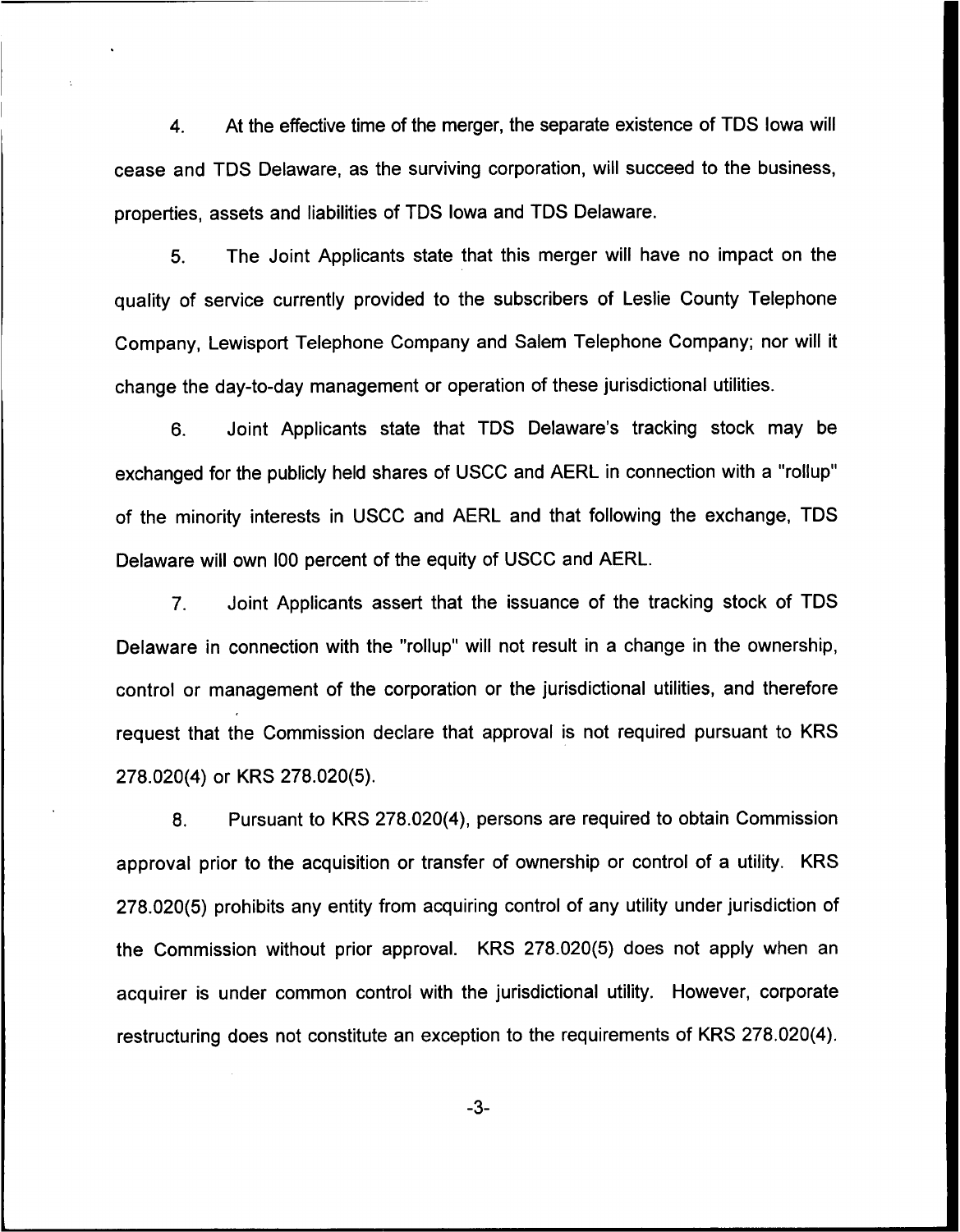Consequently, the Commission finds that KRS 278.020(4) applies to the proposed transaction as described by Joint Applicants, and Commission approval is necessary.

9. Joint Applicants request that the Commission declare that approval is not required under KRS 278.300 for the creation and issuance by TDS Delaware of three new classes of stock that will separately track the performances of Telephone and Data System, Inc.'s cellular telephone, landline telephone and personal communications businesses. The Commission finds that, under KRS 278.300(10), this section does not apply where the issuance of securities or evidence of indebtedness is subject to the supervision or control of the federal government or any agency thereof. The creation of the tracking stock is subject to the approval of the Securities and Exchange Commission, a federal agency and, therefore, the Commission's approval is not necessary.

10. The Commission finds that the proposed transaction is consistent with the public interest and that it will take place in accordance with law and for a proper purpose. The Commission further finds that the Joint Application demonstrates that TDS Delaware, succeeding to the assets and business of TDS Iowa, will possess the financial, technical and managerial abilities to provide reasonable service in Kentucky.

IT IS THEREFORE ORDERED that:

1. The deviation requested by Joint Applicants is denied and the proper filing date of the Application is March 13, 1998.

2. That portion of the transaction described by the Joint Applicants and found herein to be within the jurisdiction of this Commission is hereby approved.

 $-4-$